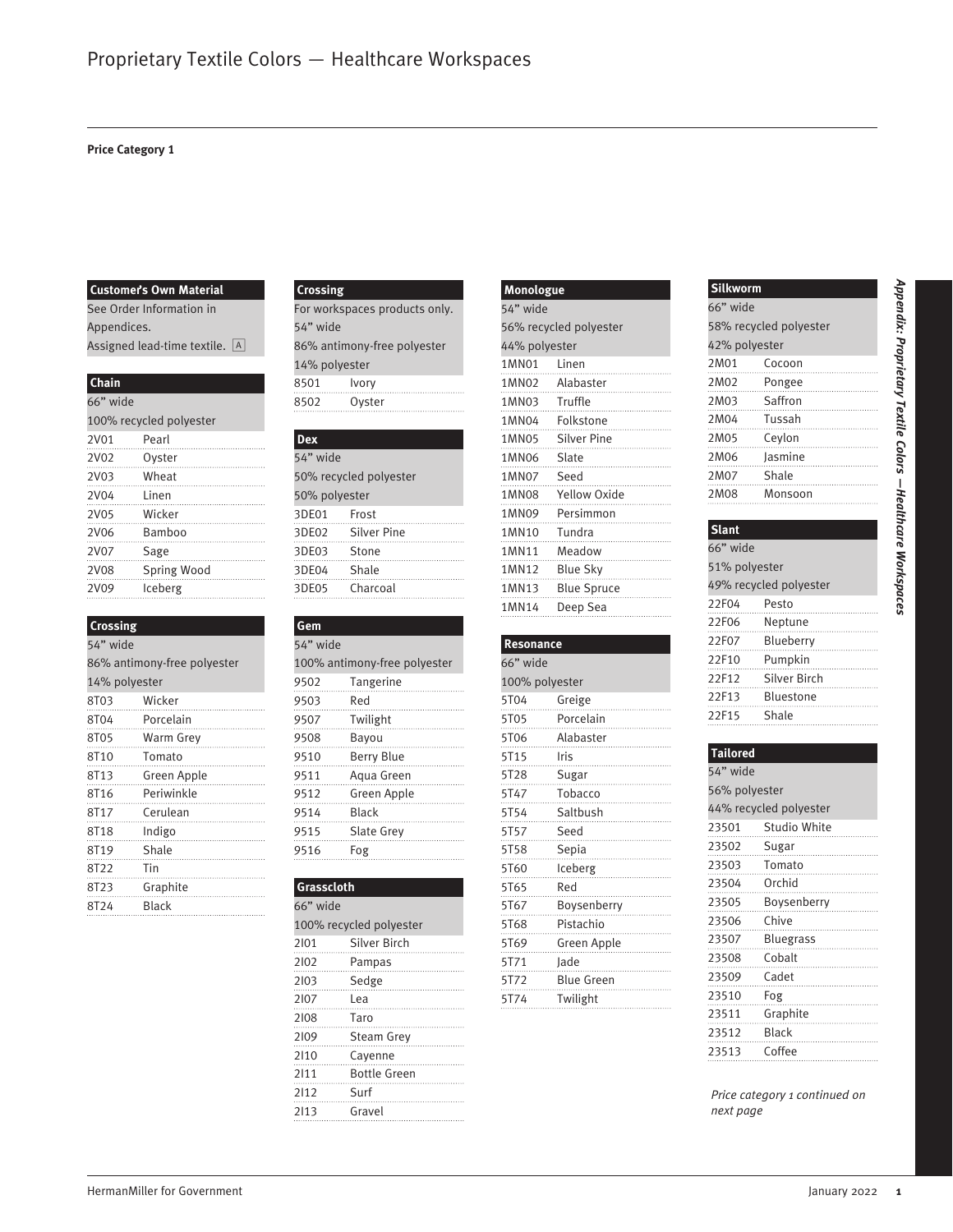*continued*

#### **Price Category 1**

*continued*

#### **Price Category 2**

### **Whisper** " wide

| 73% recycled polyester |                                |  |  |  |
|------------------------|--------------------------------|--|--|--|
| 27% polyester          |                                |  |  |  |
|                        | with 11.3% ocean bound plastic |  |  |  |
| 1WS01                  | Sand Dollar                    |  |  |  |
| 1WS02                  | Pebble                         |  |  |  |
|                        | 1WS03 Silver Birch             |  |  |  |
|                        | 1WS04 Iceberg                  |  |  |  |
| 1WS05                  | <b>Silver Pine</b>             |  |  |  |
| 1WS06                  | Carbon                         |  |  |  |
| 1WS07                  | Cumin                          |  |  |  |
| 1WS08                  | Adobe                          |  |  |  |
| 1WS09                  | Strawberry                     |  |  |  |
| 1WS10                  | <b>Blush</b>                   |  |  |  |
| 1WS11                  | Eggplant                       |  |  |  |
| 1WS12                  | Willow                         |  |  |  |
| 1WS13                  | Sea Grass                      |  |  |  |
| 1WS14                  | Pool                           |  |  |  |
| 1WS15                  | Blueberry                      |  |  |  |
| 1WS16                  | Glacier                        |  |  |  |
| 1WS17                  | Grey                           |  |  |  |
| 1WS18                  | Canyon                         |  |  |  |

| Aristo                 |                        |
|------------------------|------------------------|
| 54" wide               |                        |
|                        | 88% recycled polyester |
| 12% polyester          |                        |
| <b>Acrylic backing</b> |                        |
|                        | 3AR01 Forest Moss      |
|                        | 3AR02 Light Brindle    |
|                        | 3AR03 Mink             |
|                        | 3AR04 Copper           |
|                        |                        |
|                        | 3AR06 Cherry           |
| 3AR07    Lilac         |                        |
|                        |                        |
| 3AR09 Surf             |                        |
|                        |                        |
|                        | BAR11 Cadet            |
| 3AR12 Tin              |                        |
| 3AR13 Pewter           |                        |
|                        | SAR14 Grey Brindle     |
| 3AR15                  | Grey Black             |

100% Repreve recycled polyester

% antimony-free polyester

**Code** " wide

**Cord** " wide

% polyester Ivory White Ash Linen Bamboo Sepia Wicker Sesame Kiwi Green Bayou Shade 5111 Spring Wood Summer White

1CD01 Linen 1CD02 Khaki 1CD03 Iceberg 1CD04 Zinc 1CD05 Blue Black

| <b>Crepe</b> |                                |
|--------------|--------------------------------|
| 54" wide     |                                |
|              | 100% recycled polyester,       |
|              | with 43.6% ocean bound plastic |
|              | 9201 Licorice                  |
|              | 9203 Smoke                     |
|              | 9207 Cherry                    |
|              | 9223 Cadet                     |
| 9241         | Beachglass                     |
|              | 9249 Stone                     |
| 9251         | Fog                            |
|              | 9252 Slate Grey                |
|              | 9261 Shale                     |
|              | 9262 Graphite                  |
|              | n<br>9265 Mineral              |
|              | 9266 Persimmon                 |
|              | 9267 Juniper                   |
| 9268         | Glacier                        |
|              | 9269 Cascade                   |
| 9270         | Navv                           |

#### **Epic** " wide % recycled polyester % polyester Acrylic backing EP01 Alabaster EP02 Smoke EP03 Falcon EP04 Citrus Spring EP05 Copper EP06 Urban Orange EP07 Poppy EP08 Wild Plum EP09 Sugar Plum EP10 Clover EP11 Loden EP12 Everglade EP13 Mist EP14 Peacock EP15 Cadet EP16 Indigo EP17 Spring Wood EP18 Grey Brindle EP19 Seed EP20 Carbon Dark

*Price category 2 continued on next page*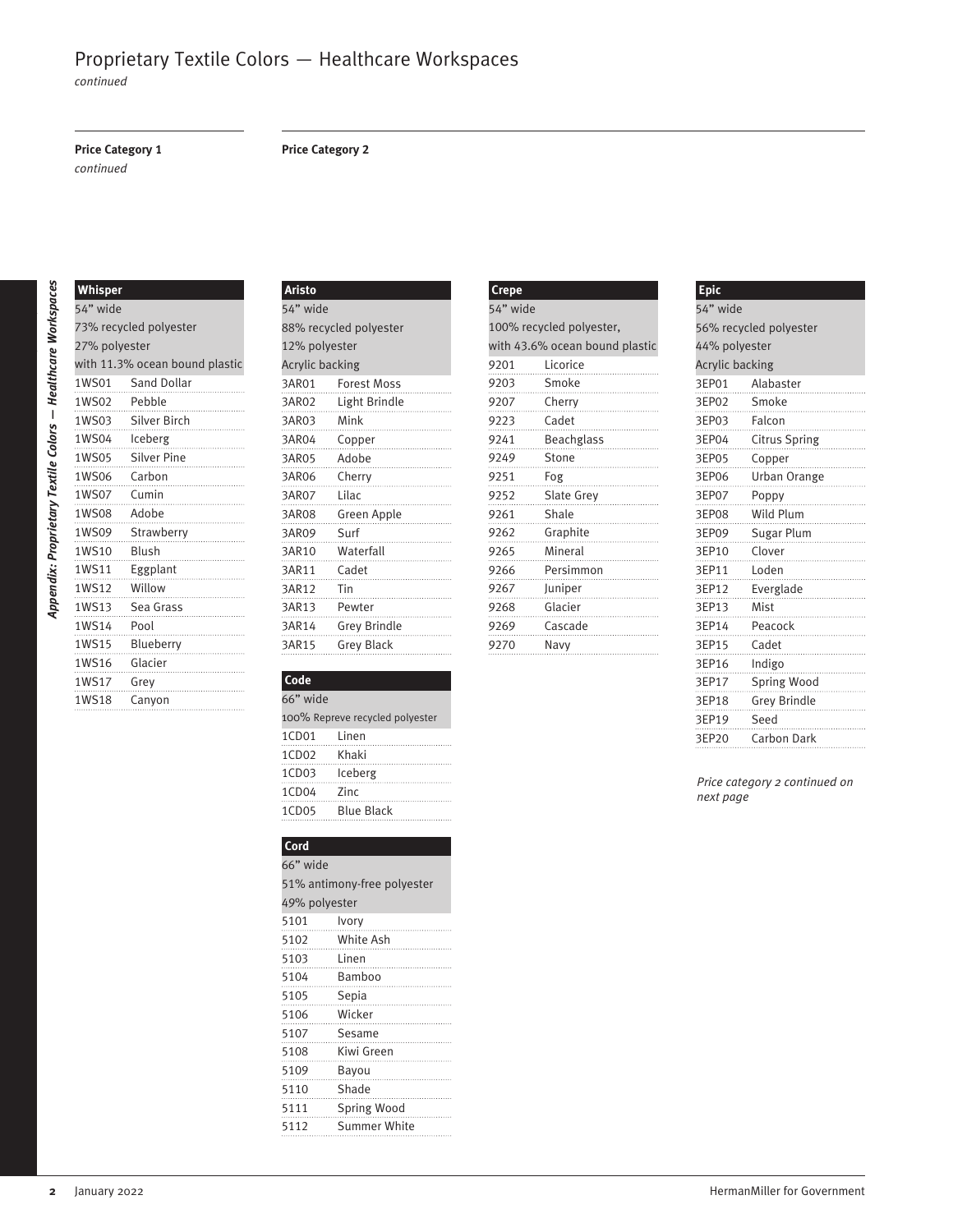*continued*

#### **Price Category 2**

*continued*

#### **Frost**

| 66" wide          |                         |  |  |
|-------------------|-------------------------|--|--|
|                   | 100% recycled polyester |  |  |
| 5703              | Porcelain               |  |  |
| 5704              | Honey                   |  |  |
| 5705              | Iceberg                 |  |  |
| 5706              | Sage                    |  |  |
| 5710<br>)<br>………… | Sable Grey              |  |  |

#### **Grosgrain**

| 66" wide                |            |  |
|-------------------------|------------|--|
| 100% recycled polyester |            |  |
| 8401                    | Pearl      |  |
| 8402                    | White Ash  |  |
| 8403                    | Warm Grey  |  |
| 8404                    | Khaki      |  |
| 8405                    | Ovster     |  |
| 8406                    | Celadon    |  |
| 8408                    | Spa Blue   |  |
| 8409                    | Bud        |  |
| 8410                    | Kiwi Green |  |
| 8411                    | Bayou      |  |
| 8412                    | Tin        |  |
| 8413                    | lceberg    |  |

#### **Horizon**

| 54" wide                    |                     |  |  |
|-----------------------------|---------------------|--|--|
| 65% antimony-free polyester |                     |  |  |
| 35% polyester               |                     |  |  |
| 4N01                        | Rye Grass           |  |  |
| 4N02                        | Sugar Pine          |  |  |
| 4N03 and a                  | Silver Pine         |  |  |
|                             | 4N04 White Ash<br>. |  |  |
| 4N05                        | Spring Wood         |  |  |
| 4N06                        | Tamarack            |  |  |
| 4N07                        | Mushroom            |  |  |
| 4N08                        | Haystack            |  |  |
| 4N09                        | Oat Grass           |  |  |
| 4N10                        | Forest Moss         |  |  |
| 4N11                        | Hickory             |  |  |
| 4N12                        | Beech Nut           |  |  |
| 4N13                        | Pine Cone           |  |  |
| 4N14                        | Poplar              |  |  |
| 4N15                        | Elderberry          |  |  |

| Loom           |                             |
|----------------|-----------------------------|
| 54" wide       |                             |
| 100% polyester |                             |
| 1LM01 Linen    |                             |
|                | 1LM02 Brown Sugar and Spice |
|                | 1LM03 Brick and Mortar      |
|                | 1LM04 Salt and Pepper       |
| 1LM05 Black    |                             |
|                | 1LM06 Lemongrass            |
|                |                             |
|                | 1LM08 Wild Berry            |
| 1LM09 Loden    |                             |
| 1LM10 Jade     |                             |
|                |                             |
|                |                             |

#### **Medley**

|                                              | Frost                                     |                | Loom                    |                              | Mellow                  |                                            | <b>Sequel</b>               |  |  |
|----------------------------------------------|-------------------------------------------|----------------|-------------------------|------------------------------|-------------------------|--------------------------------------------|-----------------------------|--|--|
|                                              | 54" wide<br>66" wide                      |                |                         | 54" wide                     |                         | 54" wide                                   |                             |  |  |
|                                              | 100% polyester<br>100% recycled polyester |                |                         | 100% recycled polyester,     |                         | 100% vinyl                                 |                             |  |  |
| 5703                                         | Porcelain                                 | 1LM01          | Linen                   | with 16% ocean bound plastic |                         | 100% polyester knit backing                |                             |  |  |
| 5704                                         | Honey                                     | 1LM02          | Brown Sugar and Spice   | 4ME01                        | Mineral                 |                                            | Resilience® finish          |  |  |
| 5705                                         | Iceberg                                   | 1LM03          | <b>Brick and Mortar</b> | 4ME02                        | Pewter                  | 3SL01                                      | White                       |  |  |
| 5706                                         | Sage                                      | 1LM04          | Salt and Pepper         | 4ME03                        | Wisteria                | 3SL02                                      | Pebble                      |  |  |
| 5710                                         | Sable Grey                                | 1LM05          | <b>Black</b>            | 4ME04                        | Olive                   | 3SL03                                      | Mushroom                    |  |  |
|                                              |                                           | 1LM06          | Lemongrass              | 4ME05                        | Glacier                 | 3SL04                                      | Stone                       |  |  |
| Grosgrain                                    |                                           | 1LM07          | Poppy                   | 4ME06                        | Oceanside               | 3SL05                                      | Chestnut                    |  |  |
| 66" wide                                     |                                           | 1LM08          | Wild Berry              | 4ME07                        | Charcoal                | 3SL06                                      | Rattan                      |  |  |
|                                              | 100% recycled polyester                   | 1LM09          | Loden                   |                              |                         | 3SL07                                      | <b>Black Cherry</b>         |  |  |
| 8401                                         | Pearl                                     | 1LM10          | Jade                    | Rain                         |                         | 3SL08                                      | Tundra                      |  |  |
| 8402                                         | White Ash                                 | 1LM11          | Deep Sea                | 66" wide                     |                         | 3SL09                                      | Seal                        |  |  |
| 8403                                         | Warm Grey                                 |                |                         |                              | 100% recycled polyester | 3SL10                                      | <b>Blue Fog</b>             |  |  |
| 8404                                         | Khaki                                     | <b>Medley</b>  |                         | 3RA01                        | Iceberg                 | 3SL11                                      | Folkstone                   |  |  |
| 8405                                         | Oyster                                    | 54" wide       |                         | 3RA02                        | Frost                   | 3SL12                                      | Shale                       |  |  |
| 8406                                         | Celadon                                   | 100% polyester |                         | 3RA03                        | Pewter                  | 3SL13                                      | Slate Grey                  |  |  |
| 8408                                         | Spa Blue                                  | 1HA01          | Stone                   | 3RA04                        | Graphite                | 3SL14                                      | Charcoal                    |  |  |
| 8409                                         | Bud                                       | 1HA02          | Trail                   | 3RA05                        | Warm White              | 3SL15                                      | Carbon Dark                 |  |  |
| 8410                                         | Kiwi Green                                | 1HA03          | Charcoal                | 3RA06                        | Linen                   |                                            |                             |  |  |
| 8411                                         | Bayou                                     | 1HA04          | Cinder                  | 3RA07                        | Rye                     | <b>Terra</b>                               |                             |  |  |
| 8412                                         | Tin                                       | 1HA05          | Citrus                  | 3RA08                        | Light Brindle           | 54" wide                                   |                             |  |  |
| 8413                                         | <b>Iceberg</b>                            | 1HA06          | Papaya                  |                              |                         |                                            | 100% post-consumer recycled |  |  |
|                                              |                                           | 1HA07          | Chutney                 | <b>Rivet</b>                 |                         |                                            | biodegradable polyester *   |  |  |
| Horizon                                      |                                           | 1HA08          | Tundra                  | 54" wide                     |                         | 4TE01                                      | Spring Wood                 |  |  |
| 54" wide                                     |                                           | 1HA09          | <b>Feather Grey</b>     |                              | 100% recycled polyester | 4TE02                                      | Zinc                        |  |  |
|                                              | 65% antimony-free polyester               | 1HA10          | Chartreuse              | 1RV01                        | Twig                    | 4TE03                                      | Pine Cone                   |  |  |
| 35% polyester                                |                                           | 1HA11          | Loden                   | 1RV02                        | Deep Clay               | 4TE04                                      | Charcoal                    |  |  |
| 4N01                                         | Rye Grass                                 | 1HA12          | Peacock                 | 1RV03                        | Woodrose                |                                            |                             |  |  |
| 4N02                                         | <b>Sugar Pine</b>                         | 1HA13          | Bayou                   | 1RV04                        | Otter                   | * 1% biodegradation in 1,278               |                             |  |  |
| 4N03                                         | Silver Pine                               | 1HA14          | <b>Blue Grotto</b>      | 1RV05                        | Hemlock                 | days under ASTM D5511                      |                             |  |  |
| 4N04                                         | White Ash                                 | 1HA15          | Blueberry               | 1RV06                        | Olive                   |                                            | conditions. No evidence of  |  |  |
| 4N05                                         | Spring Wood                               | 1HA22          | Khaki                   | 1RV07                        | Lagoon                  |                                            | further degradation.        |  |  |
| 4N06                                         | Tamarack                                  | 1HA23          | Pewter                  | 1RV08                        | Deep Sea                |                                            |                             |  |  |
| 4N07                                         | Mushroom                                  | 1HA24          | <b>Yellow Oxide</b>     | 1RV09                        | Charcoal                | Price category 2 continued on<br>next page |                             |  |  |
|                                              | Haystack                                  | 1HA25          | Vintage Rose            | 1RV10                        | Grey Brindle            |                                            |                             |  |  |
| 4N08                                         |                                           |                | Raspberry               |                              |                         |                                            |                             |  |  |
|                                              | Oat Grass                                 | 1HA26          |                         |                              |                         |                                            |                             |  |  |
|                                              | Forest Moss                               | 1HA27          | Acai Berry              |                              |                         |                                            |                             |  |  |
|                                              | Hickory                                   |                |                         |                              |                         |                                            |                             |  |  |
|                                              | Beech Nut                                 |                |                         |                              |                         |                                            |                             |  |  |
|                                              | Pine Cone                                 |                |                         |                              |                         |                                            |                             |  |  |
| 4N09<br>4N10<br>4N11<br>4N12<br>4N13<br>4N14 | Poplar<br>Elderberry                      |                |                         |                              |                         |                                            |                             |  |  |

| <b>Mellow</b>  |                              |
|----------------|------------------------------|
| 54" wide       |                              |
|                | 100% recycled polyester,     |
|                | with 16% ocean bound plastic |
| 4ME01 Mineral  |                              |
| 4ME02 Pewter   |                              |
| 4ME03 Wisteria |                              |
| 4ME04 Olive    |                              |
| 4ME05 Glacier  |                              |
|                | 4ME06 Oceanside              |
| 4ME07 Charcoal |                              |
|                |                              |

#### **Rain** 66" wide 100% recycled polyester 3RA01 Iceberg 3RA02 Frost 3RA03 Pewter 3RA04 Graphite 3RA05 Warm White 3RA06 Linen 3RA07 Rye 3RA08 Light Brindle

#### **Rivet** 54" wide 100% recycled polyester 1RV01 Twig 1RV02 Deep Clay 1RV03 Woodrose 1RV04 Otter 1RV05 Hemlock 1RV06 Olive 1RV07 Lagoon 1RV08 Deep Sea 1RV09 Charcoal 1RV10 Grey Brindle

#### **Sequel** 54" wide 100% vinyl 100% polyester knit backing Resilience® finish 3SL01 White 3SL02 Pebble 3SL03 Mushroom 3SL04 Stone 3SL05 Chestnut 3SL06 Rattan 3SL07 Black Cherry 3SL08 Tundra 3SL09 Seal 3SL10 Blue Fog 3SL11 Folkstone 3SL12 Shale 3SL13 Slate Grey 3SL14 Charcoal 3SL15 Carbon Dark

#### **Terra**

| 54" wide                    |                           |  |  |  |
|-----------------------------|---------------------------|--|--|--|
| 100% post-consumer recycled |                           |  |  |  |
|                             | biodegradable polyester * |  |  |  |
| 4TE01                       | Spring Wood               |  |  |  |
| 4TE02                       | Zinc                      |  |  |  |
| 4TE03                       | Pine Cone                 |  |  |  |
| 4TE04                       | Charcoal                  |  |  |  |
|                             |                           |  |  |  |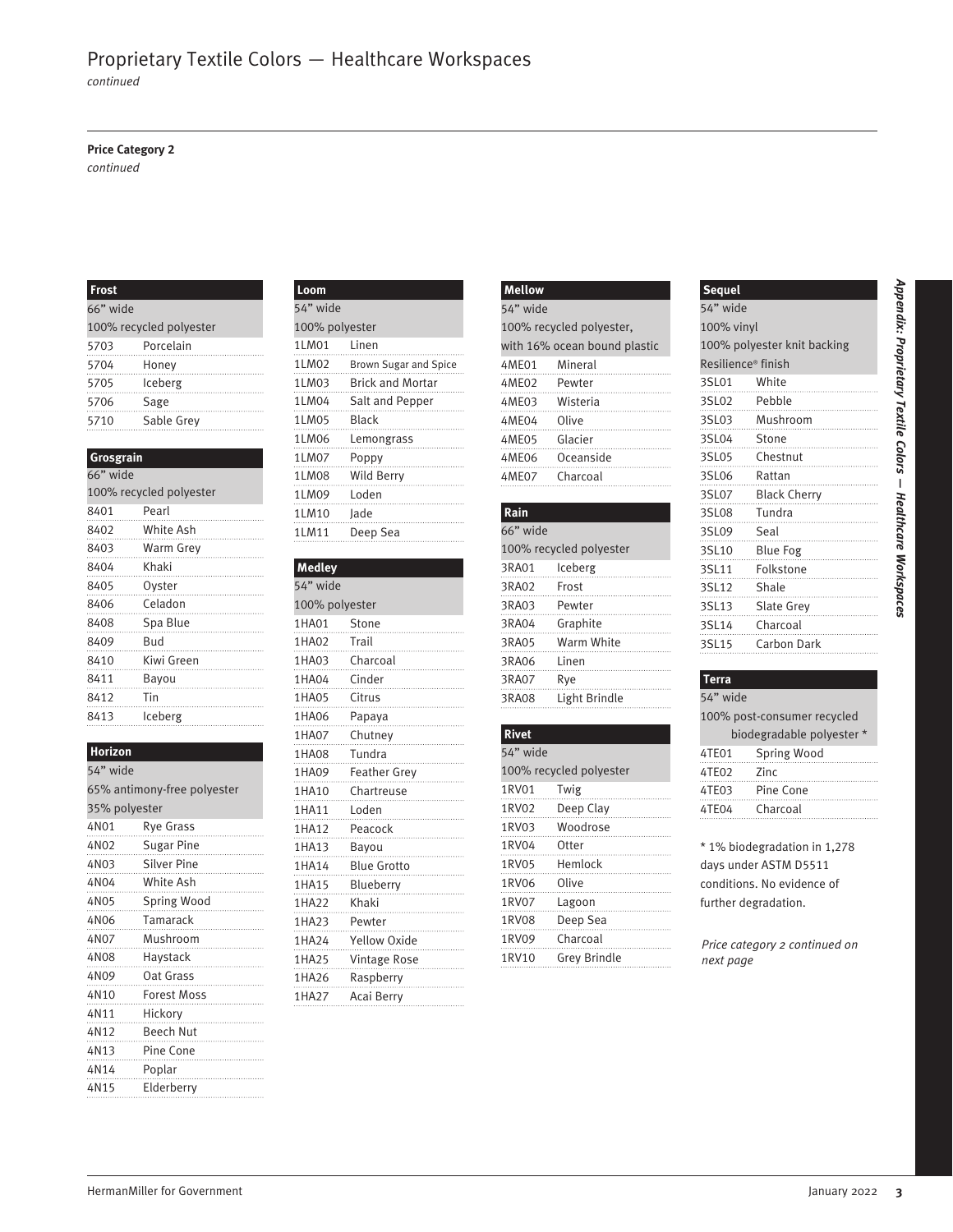*continued*

#### **Price Category 2 Price Category 3**

#### *continued*

#### **Price Category 4**

| <b>Twine</b> |                         |
|--------------|-------------------------|
| 66" wide     |                         |
|              | 100% recycled polyester |
| 3TW01        | Silver Birch            |
| 3TW02        | Ivory                   |
| 3TW03        | Alabaster               |
| 3TW04        | Bamboo                  |
| 3TW05        | Iceberg                 |
| 3TW06        | Charcoal                |
| 3TW07        | <b>Feather Grey</b>     |
| 3TW08        | Shale                   |
|              |                         |

### **Twist**

|                      | <b>Twine</b><br>Current                                 |                           | <b>Savannah</b>         |                     | Glisten                 |             |                              |
|----------------------|---------------------------------------------------------|---------------------------|-------------------------|---------------------|-------------------------|-------------|------------------------------|
| 66" wide<br>66" wide |                                                         | 66" wide                  |                         | 66" wide            |                         |             |                              |
|                      | 100% recycled polyester<br>100% antimony-free polyester |                           | 76% recycled polyester  |                     | 84% polyester           |             |                              |
| 3TW01                | Silver Birch                                            | 1FC1                      | Oyster                  |                     | 24% polypropylene       |             | 16% recycled polyester       |
| 3TW02                | Ivory                                                   | 1FC <sub>2</sub>          | Linen                   | 8L01                | Pearl                   | 2X02        | Rye                          |
| 3TW03                | Alabaster                                               | 1FC3                      | Iceberg                 | 8L02                | Oyster                  | 2X05        | Iceberg                      |
| 3TW04                | Bamboo                                                  | 1FC4                      | Silver Pine             | 8L03                | Wheat                   | 2X09        | Pewter                       |
| 3TW05                | Iceberg                                                 | 1FC5                      | Apricot                 | 8L04                | Jute                    | 2X10        | Ash                          |
| 3TW06                | Charcoal                                                | 1FC6                      | Cumin                   | 8L05                | Bamboo                  |             |                              |
| 3TW07                | Feather Grey                                            | 1FC7                      | Green Apple             | 8L06                | Metal                   | Quilty      |                              |
| 3TW08                | Shale                                                   | 1FC8                      | Slate Blue              | 8L07                | Linen                   | 56" wide    |                              |
|                      |                                                         | 1FC <sub>9</sub>          | Metal                   | 8L08                | Celadon                 |             | 100% antimony-free polyester |
| <b>Twist</b>         |                                                         |                           |                         | 8L09                | Moss                    | GreenShield |                              |
| 54" wide             |                                                         | Ground Cloth <sup>®</sup> |                         | 8L10                | Frost                   | 6S03        | Khaki                        |
|                      | 80% antimony-free polyester                             | 66" wide                  |                         | 8L11                | Shale                   | 6S04        | Straw                        |
|                      | 13% recycled polyester                                  | 100% polyester            |                         | 8L12                | Pewter                  | 6S07        | <b>Brick</b>                 |
| 7% polyester         |                                                         | 4701                      | Vapor Grey              |                     |                         | 6S10        | Mink                         |
| 8R05                 | Wicker                                                  | 4721                      | Warm White              | <b>Strands</b>      |                         | 6S11        | Green Apple                  |
| 8R10                 | Poppy                                                   | 4722                      | Fog                     | 66" wide            |                         | 6S13        | Indigo                       |
| 8R14                 | Tin                                                     | 4723                      | Straw                   |                     | 100% recycled polyester | 6S14        | Zinc                         |
| 8R15                 | Shale                                                   | 4724                      | Red Orange              | 8W01                | Pebble                  | 6S15        | Slate                        |
| 8R16                 | Graphite                                                | 4725                      | Wild Berry              | 8W02                | Porcelain               | 6S16        | Beachwood                    |
| 8R17                 | Birch                                                   | 4726                      | Green Apple             | 8W03                | Taupe                   | 6S17        | Paprika                      |
| 8R18                 | Sepia                                                   | 4727                      | Caribbean               | 8W04                | Honey                   | 6S18        | Plum                         |
| 8R22                 | Blueberry                                               | 4728                      | Midnight                | 8W05                | Khaki                   | 6S19        | Juniper                      |
| 8R23                 | Green Apple                                             | 4729                      | Cappuccino              | 8W06                | Rye                     | 6S20        | <b>Grey Black</b>            |
| 8R26                 | Gunmetal                                                |                           |                         | 8W07                | Wicker                  |             |                              |
| 8R27                 | Cinder                                                  | Kira 2                    |                         | 8W08                | Tin                     |             |                              |
| 8R28                 | Citrus                                                  | 54" wide                  |                         | 8W09                | Cool Grey               |             |                              |
| 8R29                 | Pekoe                                                   |                           | 100% recycled polyester |                     |                         |             |                              |
| 8R30                 | Tangerine                                               | 5D11                      | Flaxen                  | <b>String Plaid</b> |                         |             |                              |
| 8R31                 | Red Plum                                                | 5D12                      | Papyrus                 | 54" wide            |                         |             |                              |
| 8R32                 | Wisteria                                                | 5D13                      | Oasis                   |                     | 100% recycled polyester |             |                              |
| 8R33                 | Forest                                                  | 5D14                      | Incense                 | 22V01               | Warm White on Khaki     |             |                              |
| 8R34                 | Jade Dark                                               | 5D15                      | Ash                     | 22V02               | Mint on Yellow Green    |             |                              |
| 8R35                 | Waterfall                                               | 5D16                      | Falcon                  | 22V03               | Mist on Blue Grey       |             |                              |
| 8R36                 | Midnight Blue                                           |                           |                         | 22V04               | Sky Blue on Red         |             |                              |
| 8R37                 | Carbon Dark                                             |                           |                         | 22V05               | Lime on Magenta         |             |                              |
|                      |                                                         |                           |                         | 22V06               | Bright Green on Green   |             |                              |
| <b>Twist</b>         |                                                         |                           |                         | 22V07               | Aqua Blue on Cerulean   |             |                              |
|                      | For workspaces products only.                           |                           |                         | 22V08               | Ivory on Black          |             |                              |
| 54" wide             |                                                         |                           |                         |                     |                         |             |                              |
|                      | 80% antimony-free polyester                             |                           |                         |                     |                         |             |                              |
|                      | 13% recycled polyester                                  |                           |                         |                     |                         |             |                              |
| 7% polyester         |                                                         |                           |                         |                     |                         |             |                              |
| 5S01                 | Pearl                                                   |                           |                         |                     |                         |             |                              |
| 5S02                 | Ivory                                                   |                           |                         |                     |                         |             |                              |
| 5S03                 | Oyster                                                  |                           |                         |                     |                         |             |                              |

#### **Twist**

| For workspaces products only. |                             |  |
|-------------------------------|-----------------------------|--|
| 54" wide                      |                             |  |
|                               | 80% antimony-free polyester |  |
| 13% recycled polyester        |                             |  |
| 7% polyester                  |                             |  |
| 5S01                          | Pearl                       |  |
| 5S02                          | Ivory                       |  |
| 5S03                          | Ovster                      |  |

| Current    |                              |
|------------|------------------------------|
| 66" wide   |                              |
|            | 100% antimony-free polyester |
| 1FC1       | Oyster                       |
| 1FC2 Linen |                              |
| 1FC3       | Iceberg                      |
| 1FC4       | Silver Pine<br>.<br>         |
| 1FC5       | Apricot                      |
| 1FC6       | Cumin                        |
| 1FC7       | Green Apple<br>.             |
|            | 1FC8 Slate Blue              |
| 1FC9 Metal |                              |
|            |                              |

#### **Ground Cloth®** 66" wide 100% polyester 4701 Vapor Grey 4721 Warm White 4722 Fog 4723 Straw 4724 Red Orange 4725 Wild Berry 4726 Green Apple 4727 Caribbean 4728 Midnight 4729 Cappuccino

#### **Kira 2**

| 54" wide |                         |
|----------|-------------------------|
|          | 100% recycled polyester |
| 5D11     | Flaxen                  |
| 5D12     | Papyrus                 |
| 5D13     | <b>Oasis</b>            |
| 5D14     | Incense                 |
| 5D15     | Ash                     |
| 5D16     | Falcon                  |
|          |                         |

| <b>Savannah</b>   |                            |
|-------------------|----------------------------|
| 66" wide          |                            |
|                   | 76% recycled polyester     |
| 24% polypropylene |                            |
| 8L01              | Pearl                      |
| 8L02 Oyster       |                            |
| 8L03 Wheat        |                            |
| 8L04 Jute         |                            |
| 8L05 Bamboo       |                            |
|                   | <u>suana</u><br>8L06 Metal |
| 8L07 Linen        |                            |
| 8L08 Celadon      |                            |
| 8L09 Moss         |                            |
| 8L10 Frost        |                            |
| 8L11 Shale        |                            |
| 8L12              | Pewter                     |
|                   |                            |

### **Strands** 66" wide 100% recycled polyester 8W01 Pebble 8W02 Porcelain 8W03 Taupe 8W04 Honey 8W05 Khaki 8W06 Rye 8W07 Wicker 8W08 Tin

|             | 16% recycled polyester       |
|-------------|------------------------------|
| 2X02        | Rye                          |
| 2X05        | <b>Iceberg</b>               |
|             | 2X09 Pewter                  |
| 2X10 Ash    |                              |
|             |                              |
| Quilty      |                              |
| 56" wide    |                              |
|             | 100% antimony-free polyester |
| GreenShield |                              |
| 6S03        | Khaki                        |
|             | 6S04 Straw                   |
|             | 6S07 Brick                   |
|             | 6S10 Mink                    |
| 6S11        | Green Apple                  |
| 6S13        | Indigo                       |
| 6S14 Zinc   |                              |
|             | 6S15 Slate                   |
| 6S16        | Beachwood                    |

| 8W09                | Cool Grev               |
|---------------------|-------------------------|
|                     |                         |
| <b>String Plaid</b> |                         |
| 54" wide            |                         |
|                     | 100% recycled polyester |
| 22V01               | Warm White on Khaki     |
| 22V02               | Mint on Yellow Green    |
| 22V03               | Mist on Blue Grey       |
| 22V04               | Sky Blue on Red         |
| 22V05               | Lime on Magenta         |
| 22V06               | Bright Green on Green   |
| 22V07               | Agua Blue on Cerulean   |
| 22V08               | Ivory on Black          |